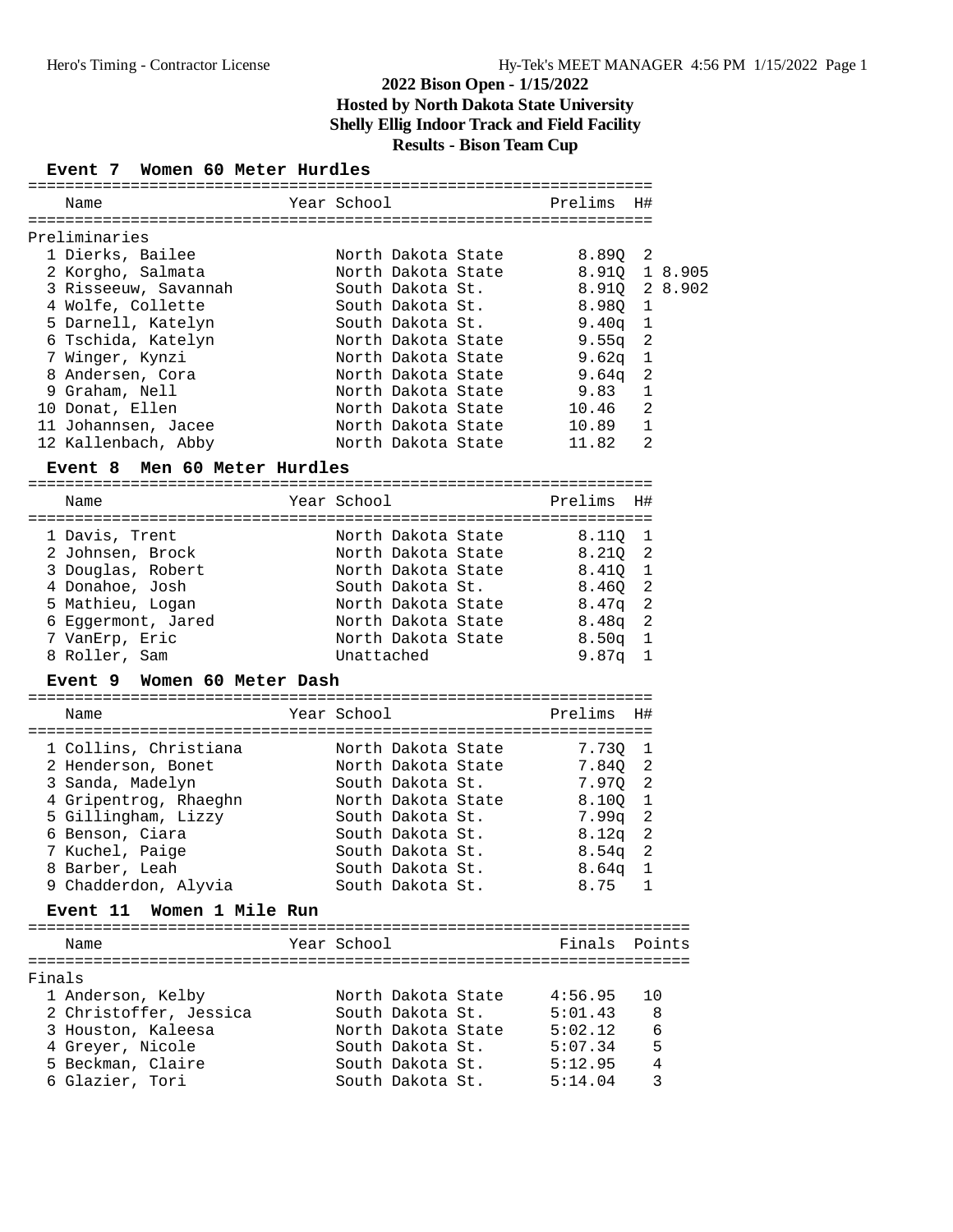#### **....Event 11 Women 1 Mile Run**

|                                                                                                                                                                     |              | 5:14.87                                                                                                                                      | 2            |
|---------------------------------------------------------------------------------------------------------------------------------------------------------------------|--------------|----------------------------------------------------------------------------------------------------------------------------------------------|--------------|
|                                                                                                                                                                     |              | 5:16.57                                                                                                                                      | $\mathbf{1}$ |
|                                                                                                                                                                     |              | 5:16.58                                                                                                                                      |              |
|                                                                                                                                                                     |              | 5:23.13                                                                                                                                      |              |
|                                                                                                                                                                     |              | 5:33.92                                                                                                                                      |              |
|                                                                                                                                                                     |              | 5:51.64                                                                                                                                      |              |
|                                                                                                                                                                     |              | 6:16.89                                                                                                                                      |              |
|                                                                                                                                                                     |              | 6:35.04                                                                                                                                      |              |
| 7 Roehl, Alexis<br>8 Klocek, Kasey<br>9 Waage, Grace<br>10 Schmoll, Malorie<br>11 Rinas, Kelby<br>12 Neusch, Hannah<br>13 Sievers, Megan<br>14 Motschenbacher, Abby | North Dakota | North Dakota State<br>South Dakota St.<br>South Dakota St.<br>South Dakota St.<br>North Dakota State<br>South Dakota St.<br>South Dakota St. |              |

#### **Event 12 Men 1 Mile Run**

======================================================================= Name Year School Finals Points ======================================================================= 1 Burkhalter, Daniel South Dakota St. 4:12.17 10 2 Keiser, Symon Unattached 4:16.90 8 3 Huber, Isaac North Dakota State 4:19.01 6

 4 Knodle, Jacob Unattached 4:25.47 5 5 Moeller, Andrew South Dakota St. 4:31.42 4

#### **Event 8 Men 60 Meter Hurdles**

| Name               | Year School        | Finals Points |     |       |
|--------------------|--------------------|---------------|-----|-------|
| 1 Davis, Trent     | North Dakota State | 8.03          | 1 N |       |
| 2 Johnsen, Brock   | North Dakota State | 8.17          | 8   |       |
| 3 Douglas, Robert  | North Dakota State | 8.33          | 6   |       |
| 4 Mathieu, Logan   | North Dakota State | 8.34          | 5   | 8.332 |
| 5 Donahoe, Josh    | South Dakota St.   | 8.34          | 4   | 8.334 |
| 6 Eqqermont, Jared | North Dakota State | 8.38          | 3   |       |
| 7 VanErp, Eric     | North Dakota State | 8.48          | 2   |       |
| 8 Roller, Sam      | Unattached         | 9.64          |     |       |
|                    |                    |               |     |       |

#### **Event 7 Women 60 Meter Hurdles**

| Name                 | Year School        | Finals Points |     |
|----------------------|--------------------|---------------|-----|
| 1 Risseeuw, Savannah | South Dakota St.   | 8.79          | 1 N |
| 2 Korgho, Salmata    | North Dakota State | 8.86 8        |     |
| 3 Dierks, Bailee     | North Dakota State | 8.92          | 6   |
| 4 Wolfe, Collette    | South Dakota St.   | 9.12          | 5   |
| 5 Darnell, Katelyn   | South Dakota St.   | 9.33          | 4   |
| 6 Tschida, Katelyn   | North Dakota State | 9.45          | 3   |
| 7 Winger, Kynzi      | North Dakota State | 9.72          | 2   |
| 8 Andersen, Cora     | North Dakota State | 9.74          |     |

#### **Event 13 Women 400 Meter Dash**

| Name               | Year School        | Finals Points |    |
|--------------------|--------------------|---------------|----|
| 1 Graham, Nell     | North Dakota State | 56.77 10      |    |
| 2 Cooper, Kaci     | North Dakota State | 57.13         | 8  |
| 3 Niska, Alexandra | North Dakota State | 58.19         | -6 |
| 4 Rystrom, Emily   | South Dakota St.   | 1:00.64       | .5 |
| 5 Boque, Laura     | South Dakota St.   | 1:02.27       |    |
|                    |                    |               |    |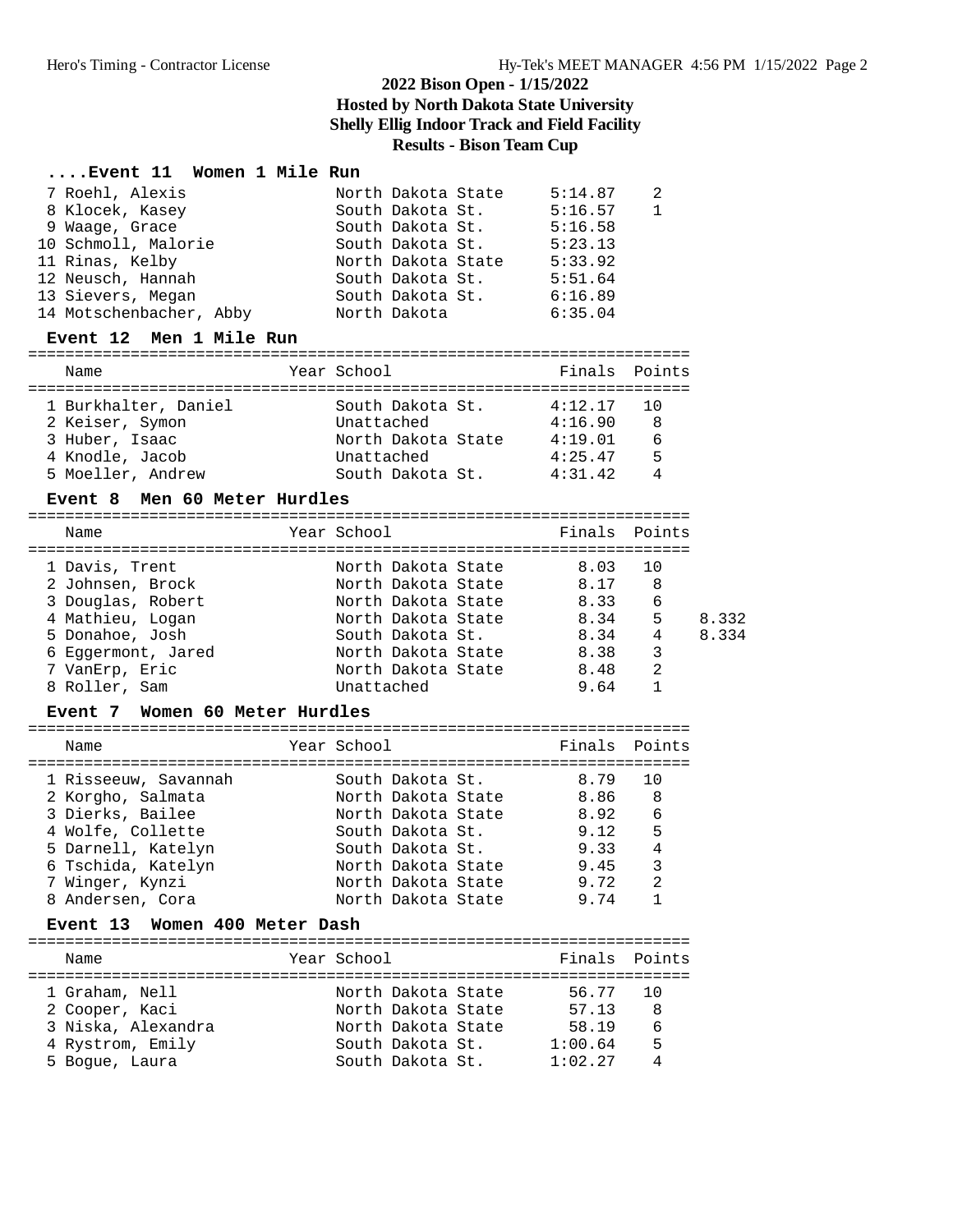#### **Event 14 Men 400 Meter Dash**

|                                                                                                                                                                          | Finals                                                                                                                                                                                                        |                                                                                                                                           |                                                                         |
|--------------------------------------------------------------------------------------------------------------------------------------------------------------------------|---------------------------------------------------------------------------------------------------------------------------------------------------------------------------------------------------------------|-------------------------------------------------------------------------------------------------------------------------------------------|-------------------------------------------------------------------------|
| North Dakota State<br>North Dakota State<br>North Dakota State<br>North Dakota State<br>South Dakota St.<br>South Dakota St.<br>North Dakota State<br>North Dakota State | 48.71<br>49.41<br>49.68<br>49.91<br>52.57<br>54.61<br>Finals<br>7.79<br>7.79                                                                                                                                  | 2<br>10<br>$\mathbf{1}$<br>8<br>6<br>2<br>5<br>1<br>4<br>$\mathbf{1}$<br>3<br>2<br>Points<br>10<br>8                                      | 7.782<br>7.790                                                          |
| South Dakota St.<br>North Dakota State<br>South Dakota St.<br>South Dakota St.<br>South Dakota St.                                                                       | 8.01<br>8.08<br>8.09<br>8.54<br>8.63                                                                                                                                                                          | 5<br>4<br>3<br>2<br>$\mathbf{1}$                                                                                                          |                                                                         |
|                                                                                                                                                                          |                                                                                                                                                                                                               |                                                                                                                                           |                                                                         |
| North Dakota State<br>North Dakota State<br>South Dakota St.<br>South Dakota St.                                                                                         | 6.87<br>6.94<br>7.00<br>7.25                                                                                                                                                                                  | 10<br>8<br>6<br>5                                                                                                                         |                                                                         |
|                                                                                                                                                                          |                                                                                                                                                                                                               |                                                                                                                                           |                                                                         |
|                                                                                                                                                                          | Finals                                                                                                                                                                                                        | Points                                                                                                                                    |                                                                         |
| North Dakota State<br>South Dakota St.<br>South Dakota St.<br>North Dakota State<br>South Dakota St.<br>Unattached                                                       | 1:57.03<br>1:57.53<br>1:57.78<br>1:58.13<br>1:58.52<br>2:02.45                                                                                                                                                | 10<br>8<br>6<br>5<br>4<br>3                                                                                                               |                                                                         |
|                                                                                                                                                                          |                                                                                                                                                                                                               |                                                                                                                                           |                                                                         |
| North Dakota State<br>North Dakota State<br>North Dakota State<br>North Dakota State<br>North Dakota State<br>South Dakota St.<br>South Dakota St.<br>South Dakota St.   | Finals<br>25.10<br>25.17<br>26.28<br>26.30<br>26.71<br>27.24<br>28.32<br>29.39                                                                                                                                | 1<br>10<br>8<br>1<br>2<br>$\epsilon$<br>5<br>$\overline{a}$<br>$\overline{a}$<br>$\,4$<br>$\mathsf 3$<br>1<br>2<br>3<br>3<br>$\mathbf{1}$ |                                                                         |
| 3 Phoulom-Smith, Manny                                                                                                                                                   | Year School<br>Women 60 Meter Dash<br>Year School<br>South Dakota St.<br>Men 60 Meter Dash<br>Year School<br><b>Event 16 Men 800 Meter Run</b><br>Year School<br>Event 17 Women 200 Meter Dash<br>Year School | 7.95                                                                                                                                      | H# Points<br>:======================<br>6<br>Finals Points<br>H# Points |

==========================================================================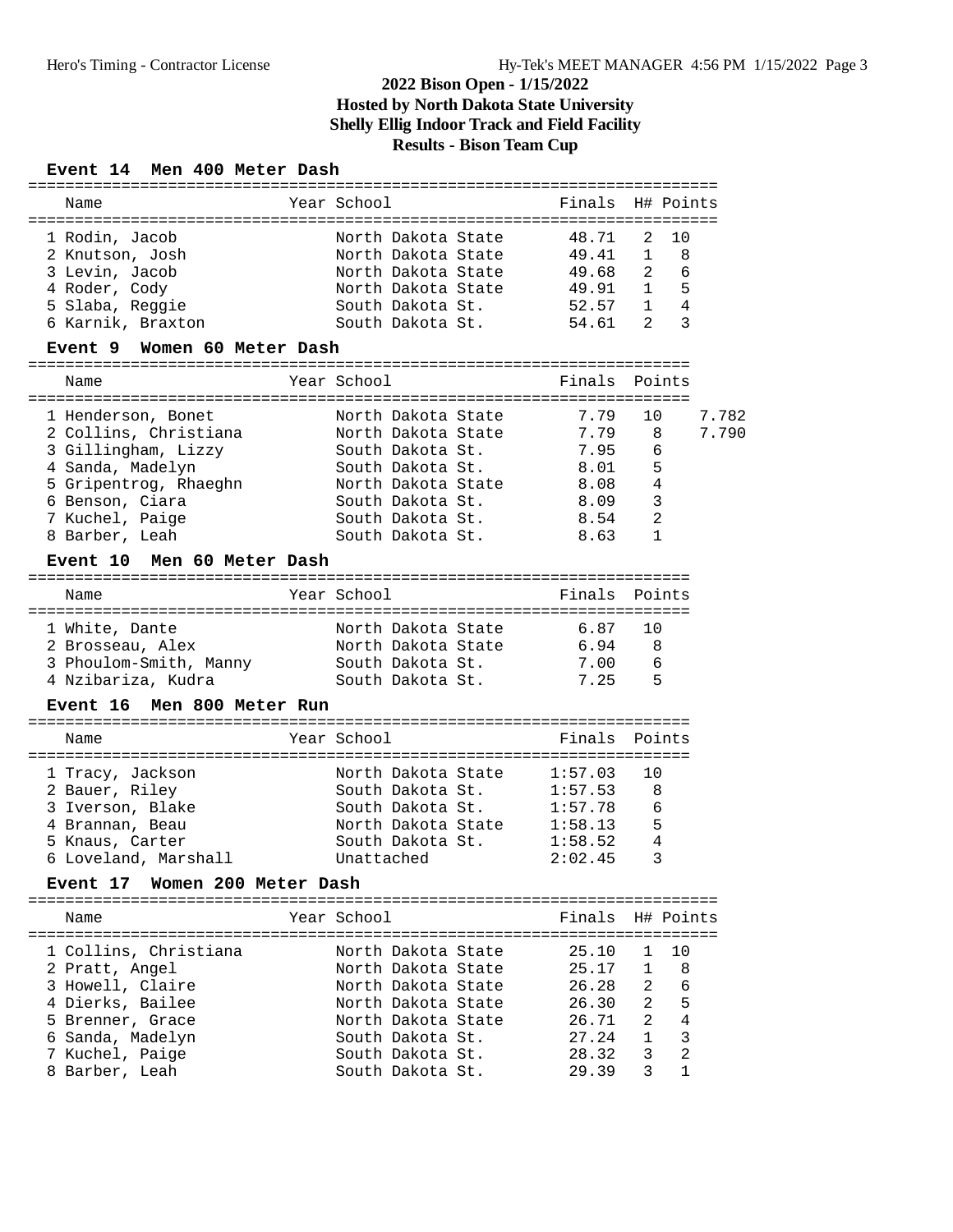| Event 17 Women 200 Meter Dash                                                                                                                                                                                                                                                                         |                                                                                                                                                                                                                                  |                                                                                                                                              |                                                                            |
|-------------------------------------------------------------------------------------------------------------------------------------------------------------------------------------------------------------------------------------------------------------------------------------------------------|----------------------------------------------------------------------------------------------------------------------------------------------------------------------------------------------------------------------------------|----------------------------------------------------------------------------------------------------------------------------------------------|----------------------------------------------------------------------------|
| 9 Chadderdon, Alyvia                                                                                                                                                                                                                                                                                  | South Dakota St.                                                                                                                                                                                                                 | 30.11                                                                                                                                        | 3                                                                          |
| Event 18 Men 200 Meter Dash                                                                                                                                                                                                                                                                           |                                                                                                                                                                                                                                  |                                                                                                                                              |                                                                            |
| Name                                                                                                                                                                                                                                                                                                  | Year School                                                                                                                                                                                                                      | Finals                                                                                                                                       | Points                                                                     |
| 1 Christl, Jack<br>2 Phoulom-Smith, Manny<br>3 Nzibariza, Kudra<br>Event 19 Women 3000 Meter Run                                                                                                                                                                                                      | Unattached<br>South Dakota St.<br>South Dakota St.                                                                                                                                                                               | 22.44<br>22.63<br>22.87                                                                                                                      | 10<br>-8<br>6                                                              |
| Name                                                                                                                                                                                                                                                                                                  | Year School                                                                                                                                                                                                                      | Finals                                                                                                                                       | Points                                                                     |
| 1 Peterson, Ellyssa<br>2 Wohlfahrt, Cornelia<br>3 Keeler, Jadyn<br>4 Burian, McKenzie<br>5 Bright, Caitlin<br>6 Stansbury, Onnica<br>7 Weiss, Mikayla<br>8 Dergan, Bailey<br>9 Christopherson, Kayla<br>10 Corroy, Jeanne<br>11 McLagan, Greta<br>12 Hoffarth, Abigail<br>Event 20 Men 3000 Meter Run | North Dakota<br>North Dakota<br>North Dakota<br>North Dakota<br>South Dakota St.<br>North Dakota State<br>North Dakota<br>South Dakota St.<br>South Dakota St.<br>North Dakota State<br>North Dakota<br>North Dakota State       | 10:04.37<br>10:11.45<br>10:11.49<br>10:15.57<br>10:18.11<br>10:37.45<br>10:39.44<br>10:48.04<br>10:57.03<br>10:59.39<br>11:13.23<br>11:19.79 | 10<br>8<br>6<br>5<br>4<br>$\overline{3}$<br>$\overline{2}$<br>$\mathbf{1}$ |
| Name                                                                                                                                                                                                                                                                                                  | Year School                                                                                                                                                                                                                      | Finals                                                                                                                                       | Points                                                                     |
| 1 Anteau, Ben<br>2 Kindel, Mason<br>3 Stewart, Noah<br>4 Logue, Cormick<br>5 Labatte, Luke<br>6 Arason, Jake<br>7 Russell, Matthew<br>8 Nelson, Alec<br>9 Larson, Cody<br>10 Mahar, Tyson<br>11 Jelaca, Justin<br>12 Urbohm, Geno<br>13 Long, Zach<br><b>Event 21</b><br>Women 4x400 Meter Relay      | South Dakota St.<br>Unattached<br>South Dakota St.<br>South Dakota St.<br>North Dakota<br>North Dakota State 8:47.16<br>North Dakota<br>North Dakota<br>Unattached<br>Unattached<br>North Dakota<br>North Dakota<br>North Dakota | 8:39.38<br>8:40.60<br>8:42.05<br>8:43.84<br>8:44.31<br>8:51.37<br>8:53.60<br>8:56.36<br>8:57.45<br>8:59.08<br>9:15.45<br>9:15.65             | 10<br>8<br>6<br>5<br>$\overline{4}$<br>3<br>$\overline{a}$<br>$\mathbf{1}$ |
| School                                                                                                                                                                                                                                                                                                |                                                                                                                                                                                                                                  | Finals                                                                                                                                       | Points                                                                     |
| 1 North Dakota State<br>' A '<br>1) Graham, Nell<br>3) Andersen, Cora<br>2 North Dakota State<br>'B'                                                                                                                                                                                                  | 2) Howell, Claire<br>4) Brenner, Grace                                                                                                                                                                                           | 4:01.43<br>4:07.23                                                                                                                           | 10<br>8                                                                    |
| 1) Cooper, Kaci                                                                                                                                                                                                                                                                                       | 2) Pratt, Angel                                                                                                                                                                                                                  |                                                                                                                                              |                                                                            |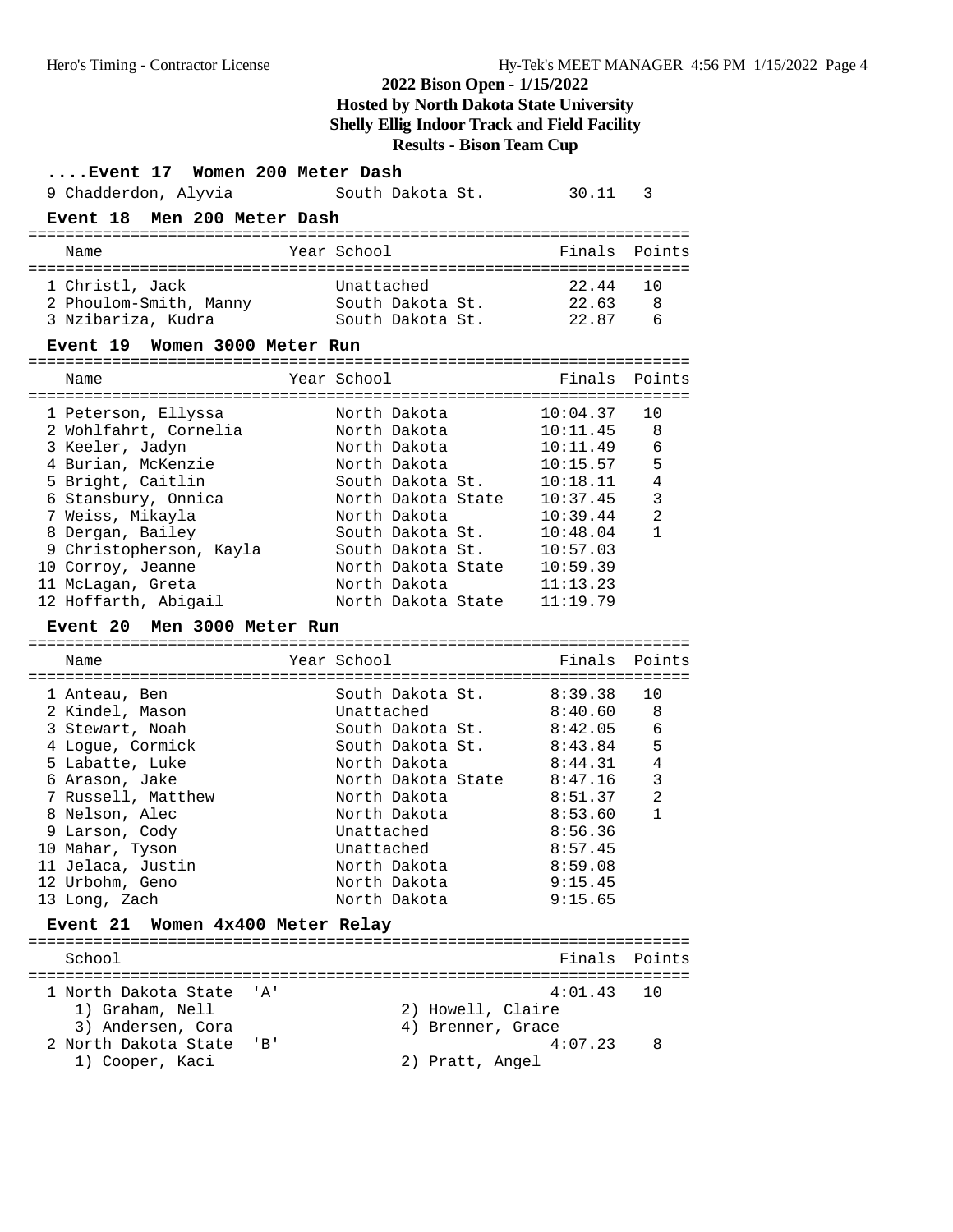#### **....Event 21 Women 4x400 Meter Relay**

| 3) Donat, Ellen           | 4) Niska, Alexandra |
|---------------------------|---------------------|
| 3 South Dakota St. 'A'    | 4:12.52<br>6        |
| 1) Boque, Laura           | 2) Glazier, Tori    |
| 3) Rystrom, Emily         | 4) Klocek, Kasey    |
| -- North Dakota State 'C' | DNF                 |
| 1) Johannsen, Jacee       | 2) Tschida, Katelyn |
| 3) Kallenbach, Abby       | 4)                  |

#### **Event 22 Men 4x400 Meter Relay**

| School                                                                   | Finals Points       |
|--------------------------------------------------------------------------|---------------------|
|                                                                          |                     |
| 1 North Dakota State 'A'                                                 | $3:27.83$ 10        |
| 1) Tracy, Jackson                                                        | 2) Brannan, Beau    |
| 3) VanErp, Eric                                                          | 4) Rodin, Jacob     |
| 2 South Dakota St. 'A'                                                   | 3:33.31<br>-8       |
| 1) Slaba, Reggie                                                         | 2) Moeller, Andrew  |
| 3) Donahoe, Josh                                                         | 4) Nzibariza, Kudra |
| -- North Dakota State<br>$^{\prime}$ R <sup><math>^{\prime}</math></sup> | DNF                 |

#### **Event 34 Men Weight Throw**

| Name                                                                  | Year School District the Second Second Second Second Second Second Second Second Second Second Second Second S     | Finals and the state of the state of the state of the state of the state of the state of the state of the state of the state of the state of the state of the state of the state of the state of the state of the state of the |                     | Points         |
|-----------------------------------------------------------------------|--------------------------------------------------------------------------------------------------------------------|--------------------------------------------------------------------------------------------------------------------------------------------------------------------------------------------------------------------------------|---------------------|----------------|
|                                                                       | 1 Otterdahl, Trevor Morth Dakota State 21.79m 71-06.00 10<br>20.73m  21.05m  FOUL  21.79m  21.03m  FOUL            |                                                                                                                                                                                                                                |                     |                |
|                                                                       | 2 Etherington, Dominick      South Dakota St.      17.64m   57-10.50<br>15.85m  17.34m  17.64m  17.15m  FOUL  FOUL |                                                                                                                                                                                                                                |                     | 8              |
|                                                                       | 15.43m 16.04m 16.48m FOUL 17.00m FOUL                                                                              |                                                                                                                                                                                                                                |                     | 6              |
|                                                                       | 4 Rockey, Levi North Dakota State<br>FOUL 16.22m 16.12m 16.08m 16.87m 16.52m                                       |                                                                                                                                                                                                                                | 16.87m 55-04.25     | 5              |
|                                                                       | 5 Bush, Tristan North Dakota State<br>16.78m  16.70m  16.55m  FOUL  16.75m  FOUL                                   |                                                                                                                                                                                                                                | 16.78m 55-00.75     | $\overline{4}$ |
| 6 Jones, Calob<br>15.81m  FOUL  15.82m  FOUL  16.76m  FOUL            | South Dakota St.                                                                                                   |                                                                                                                                                                                                                                | 16.76m 55-00.00     | 3              |
|                                                                       | 7 Pastian, Kaden                       Unattached<br>14.47m FOUL 16.49m 15.54m FOUL 15.79m                         |                                                                                                                                                                                                                                | $16.49m$ $54-01.25$ | $\mathfrak{D}$ |
|                                                                       | 8 Wallster, Hunter South Dakota St.<br>FOUL 15.82m 14.56m 16.29m 15.90m FOUL                                       |                                                                                                                                                                                                                                | 16.29m 53-05.50     | $\mathbf{1}$   |
| 9 Ludwig, Bryce South Dakota St.<br>FOUL 12.43m FOUL FOUL 13.47m FOUL |                                                                                                                    | $13.47m$ $44-02.50$                                                                                                                                                                                                            |                     |                |
|                                                                       |                                                                                                                    |                                                                                                                                                                                                                                |                     |                |

### **Event 33 Women Weight Throw**

| Year School<br>Name                                                                  | Finals             | Points         |
|--------------------------------------------------------------------------------------|--------------------|----------------|
| 1 Herrington, Amy<br>North Dakota State<br>19.34m 19.70m 19.59m 18.33m 19.16m 19.85m | 19.85m 65-01.50 10 |                |
| North Dakota State<br>2 Anderson, Amanda                                             | 18.43m             | $60 - 05.75$ 8 |
| 17.54m 18.43m 17.25m 17.92m FOUL 17.78m<br>North Dakota<br>3 Curry, Kenna            | 17.91m             | $58 - 09.25$ 6 |
| 16.93m FOUL FOUL 17.08m 17.33m 17.91m                                                |                    |                |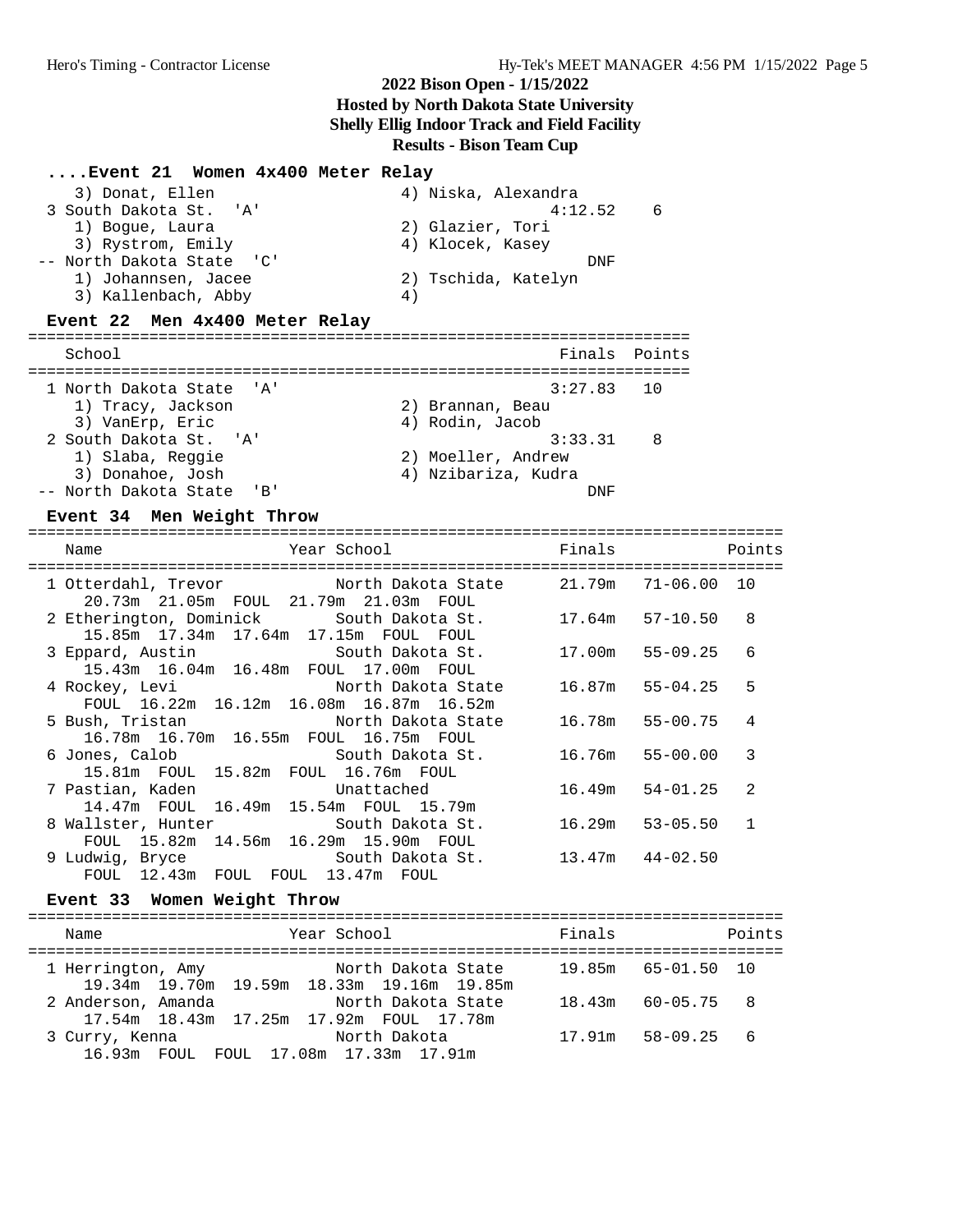### **2022 Bison Open - 1/15/2022**

**Hosted by North Dakota State University**

**Shelly Ellig Indoor Track and Field Facility**

**Results - Bison Team Cup**

# **....Event 33 Women Weight Throw**

| 4 Mohring, Natalie Morth Dakota                   |                                                                                    |                   | 17.71m 58-01.25 5 |                |
|---------------------------------------------------|------------------------------------------------------------------------------------|-------------------|-------------------|----------------|
| 16.92m FOUL 17.54m 17.71m FOUL FOUL               |                                                                                    |                   |                   |                |
| 5 Lardy, Allison                 North Dakota     |                                                                                    |                   | 17.42m 57-02.00   | $\overline{4}$ |
| FOUL FOUL 15.66m 17.42m FOUL FOUL                 |                                                                                    |                   |                   |                |
|                                                   |                                                                                    | 15.86m 52-00.50 3 |                   |                |
| 15.28m 15.14m 15.86m FOUL 15.86m 15.46m           |                                                                                    |                   |                   |                |
|                                                   | 7 Wynn, Naomi                         South Dakota St.         15.79m     51-09.75 |                   |                   | -2             |
| 15.60m  15.30m  15.79m  FOUL  FOUL  FOUL          |                                                                                    |                   |                   |                |
| 8 Young, Mildred South Dakota St.                 |                                                                                    | 13.92m 45-08.00   |                   | -1             |
| FOUL FOUL 12.05m 13.68m FOUL 13.92m               |                                                                                    |                   |                   |                |
| -- Thorstenson, Annabel Unattached                |                                                                                    | FOUL              |                   |                |
| FOUL FOUL FOUL                                    |                                                                                    |                   |                   |                |
| -- Spiers, Merrideth           North Dakota State |                                                                                    | FOUL              |                   |                |
| FOUL FOUL FOUL                                    |                                                                                    |                   |                   |                |
| -- Waldemar, Kaley                                | South Dakota St.                                                                   | FOUL              |                   |                |
| FOUL FOUL FOUL                                    |                                                                                    |                   |                   |                |

#### **Event 32 Men Shot Put**

| Name                                                                                                       | Year School |                                           | Finals             |                     | Points         |
|------------------------------------------------------------------------------------------------------------|-------------|-------------------------------------------|--------------------|---------------------|----------------|
| =====================<br>1 Otterdahl, Trevor North Dakota State<br>17.61m 18.33m 18.14m FOUL 18.31m 18.10m |             |                                           | 18.33m 60-01.75 10 |                     |                |
| 2 Thomsen, Kristoffer<br>17.91m  17.95m  17.53m  FOUL  18.10m  FOUL                                        |             | North Dakota State                        |                    | 18.10m 59-04.75     | 8              |
| 3 Hannula, Clayton North Dakota State<br>15.99m 16.34m 16.59m                                              |             | FOUL 16.66m FOUL                          |                    | $16.66m$ $54-08.00$ | 6              |
| 4 Rockey, Levi<br>15.87m 15.94m 16.52m 16.47m 16.64m FOUL                                                  |             | North Dakota State                        |                    | $16.64m$ $54-07.25$ | 5              |
| 5 Etherington, Dominick South Dakota St.                                                                   |             | 15.95m 16.63m 15.78m 16.08m 16.49m 16.12m |                    | $16.63m$ $54-06.75$ | 4              |
| 6 Pastian, Kaden<br>16.49m 16.29m FOUL 15.72m FOUL FOUL                                                    |             | Unattached                                |                    | $16.49m$ $54-01.25$ | 3              |
| 7 Jones, Calob<br>15.46m 15.42m 15.76m FOUL FOUL                                                           |             | South Dakota St.<br>FOUL                  | 15.76m 51-08.50    |                     | $\mathfrak{D}$ |

#### Event 31 Women Shot Put

| Year School<br>Name                                                                               | Finals              | Points            |
|---------------------------------------------------------------------------------------------------|---------------------|-------------------|
| North Dakota State<br>1 Anderson, Amanda<br>14.35m 13.79m FOUL 14.92m 14.72m 14.69m               | $14.92m$ $48-11.50$ | 1 O               |
| 2 Leiseth, Faith               South Dakota St.<br>13.12m 12.84m 13.82m 14.53m 14.17m 13.77m      | 14.53m  47-08.00    | -8                |
| North Dakota<br>3 Curry, Kenna<br>13.31m FOUL 13.39m 14.15m 13.69m 13.84m                         | $14.15m$ $46-05.25$ | 6                 |
| 4 Lardy, Allison<br>North Dakota<br>FOUL 13.79m 13.56m FOUL 13.59m 13.24m                         | 13.79m              | 5<br>$45 - 03.00$ |
| 5 Hettinga, Meghan South Dakota St.<br>12.68m 13.18m FOUL 12.59m 13.56m 13.28m                    | $13.56m$ $44-06.00$ | 4                 |
| 6 Goldstein, Eve<br>North Dakota<br>12.98m FOUL FOUL 13.54m 13.49m FOUL                           | $13.54m$ $44-05.25$ | 3                 |
| South Dakota St. 12.37m 40-07.00<br>7 Young, Mildred<br>11.94m 11.90m 12.37m 11.53m 12.09m 11.56m |                     | 2                 |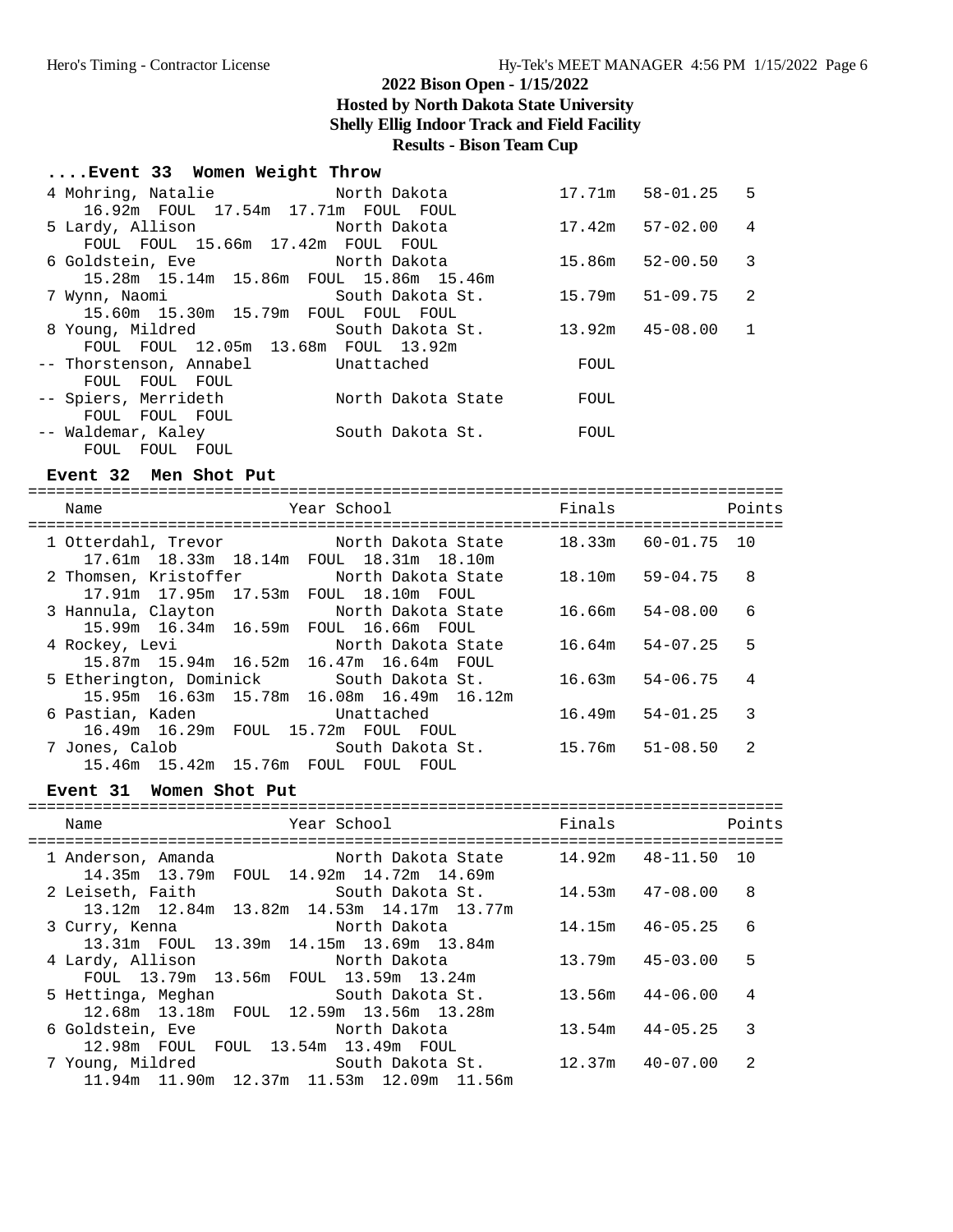### **....Event 31 Women Shot Put**

| 8 Haakenson, Paige South Dakota St. 11.60m 38-00.75<br>11.60m FOUL FOUL FOUL FOUL FOUL        |        |                     | $\mathbf 1$ |  |  |  |  |  |  |
|-----------------------------------------------------------------------------------------------|--------|---------------------|-------------|--|--|--|--|--|--|
| 9 Thorstenson, Annabel<br>Unattached                                                          |        | $11.34m$ $37-02.50$ |             |  |  |  |  |  |  |
| 11.34m 10.69m 11.30m 11.13m 10.83m 11.26m<br>-- Spiers, Merrideth Morth Dakota State FOUL     |        |                     |             |  |  |  |  |  |  |
| FOUL FOUL FOUL                                                                                |        |                     |             |  |  |  |  |  |  |
| Event 30 Men Triple Jump                                                                      |        |                     |             |  |  |  |  |  |  |
| Year School<br>Name                                                                           |        | Finals              | Points      |  |  |  |  |  |  |
| 1 Hanna, Tristen 50uth Dakota St. 14.16m 46-05.50 10<br>13.75m FOUL 14.16m FOUL FOUL FOUL     |        |                     |             |  |  |  |  |  |  |
| 2 Deebom, Koate           North Dakota State     13.56m   44-06.00                            |        |                     | 8           |  |  |  |  |  |  |
| 13.47m FOUL FOUL 13.50m FOUL 13.56m                                                           |        |                     | 6           |  |  |  |  |  |  |
|                                                                                               |        |                     |             |  |  |  |  |  |  |
| Event 29 Women Triple Jump                                                                    |        |                     |             |  |  |  |  |  |  |
| Year School<br>Name                                                                           | Finals |                     | Points      |  |  |  |  |  |  |
| 1 Melvin, Alissa (10) North Dakota State 11.45m 37-06.75 10                                   |        |                     |             |  |  |  |  |  |  |
| 11.03m  FOUL  11.11m  11.45m  FOUL  11.40m                                                    |        |                     |             |  |  |  |  |  |  |
| North Dakota State<br>2 Emineth, Grace<br>10.89m  11.07m  FOUL  10.91m  11.02m  10.89m        |        | $11.07m$ $36-04.00$ | 8           |  |  |  |  |  |  |
| 3 Eisenbeisz, Addison<br>South Dakota St.<br>10.26m  10.38m  10.98m  FOUL  10.30m  10.83m     | 10.98m | $36 - 00.25$        | 6           |  |  |  |  |  |  |
| 4 Brueggeman, Jessica<br>North Dakota State<br>10.13m  10.52m  10.62m  10.76m  10.00m  10.84m | 10.84m | 35-06.75            | 5           |  |  |  |  |  |  |
| 5 Vollmer, Makenna<br>North Dakota State                                                      | 10.52m | 34-06.25            | 4           |  |  |  |  |  |  |
| 10.18m  10.16m  10.32m  10.52m  10.17m  FOUL<br>6 Mouw, Sydney South Dakota St.               |        | $10.20m$ $33-05.75$ | 3           |  |  |  |  |  |  |
| 9.73m 9.78m FOUL 9.65m 10.20m 10.10m                                                          |        |                     |             |  |  |  |  |  |  |
| Event 28 Men Long Jump                                                                        |        |                     |             |  |  |  |  |  |  |
| Year School<br>Name                                                                           | Finals |                     | Points      |  |  |  |  |  |  |
|                                                                                               |        |                     |             |  |  |  |  |  |  |
| 1 Merkley, Hunter 6.94m 22-09.25 10<br>6.94m 6.68m 6.80m 6.69m 6.63m FOUL                     |        |                     |             |  |  |  |  |  |  |
| 2 Manning, Tre $x^2 + 6.93$ and $x^2 - 09.00$<br>$x^2 - 24.03$ and $x^2 - 09.00$              |        |                     | 8           |  |  |  |  |  |  |
| 6.93m FOUL<br>6.76m<br>FOUL<br>FOUL FOUL<br>3 Deebom, Koate<br>North Dakota State             | 6.59m  | $21 - 07.50$        | 6           |  |  |  |  |  |  |
| 6.58m<br>6.32m  6.59m  FOUL<br>6.43m FOUL                                                     |        |                     |             |  |  |  |  |  |  |
| 4 VanErp, Eric<br>North Dakota State<br>6.41m 6.34m 6.23m<br>6.14m FOUL 6.09m                 | 6.41m  | $21 - 00.50$        | 5           |  |  |  |  |  |  |
| 5 Ellis, Parker<br>North Dakota State                                                         | 6.19m  | $20 - 03.75$        | 4           |  |  |  |  |  |  |
| 6.12m<br>5.65m<br>6.17m<br>$6.15m$ 5.84m $6.19m$<br>6 Donahoe, Josh<br>South Dakota St.       | 6.17m  | $20 - 03.00$        | 3           |  |  |  |  |  |  |
| $5.93m$ $5.57m$<br>PASS FOUL FOUL<br>6.17m                                                    |        |                     |             |  |  |  |  |  |  |
| 7 Roller, Sam<br>Unattached                                                                   | 5.85m  | $19 - 02.50$        | 2           |  |  |  |  |  |  |

FOUL 5.81m FOUL 5.60m 5.85m FOUL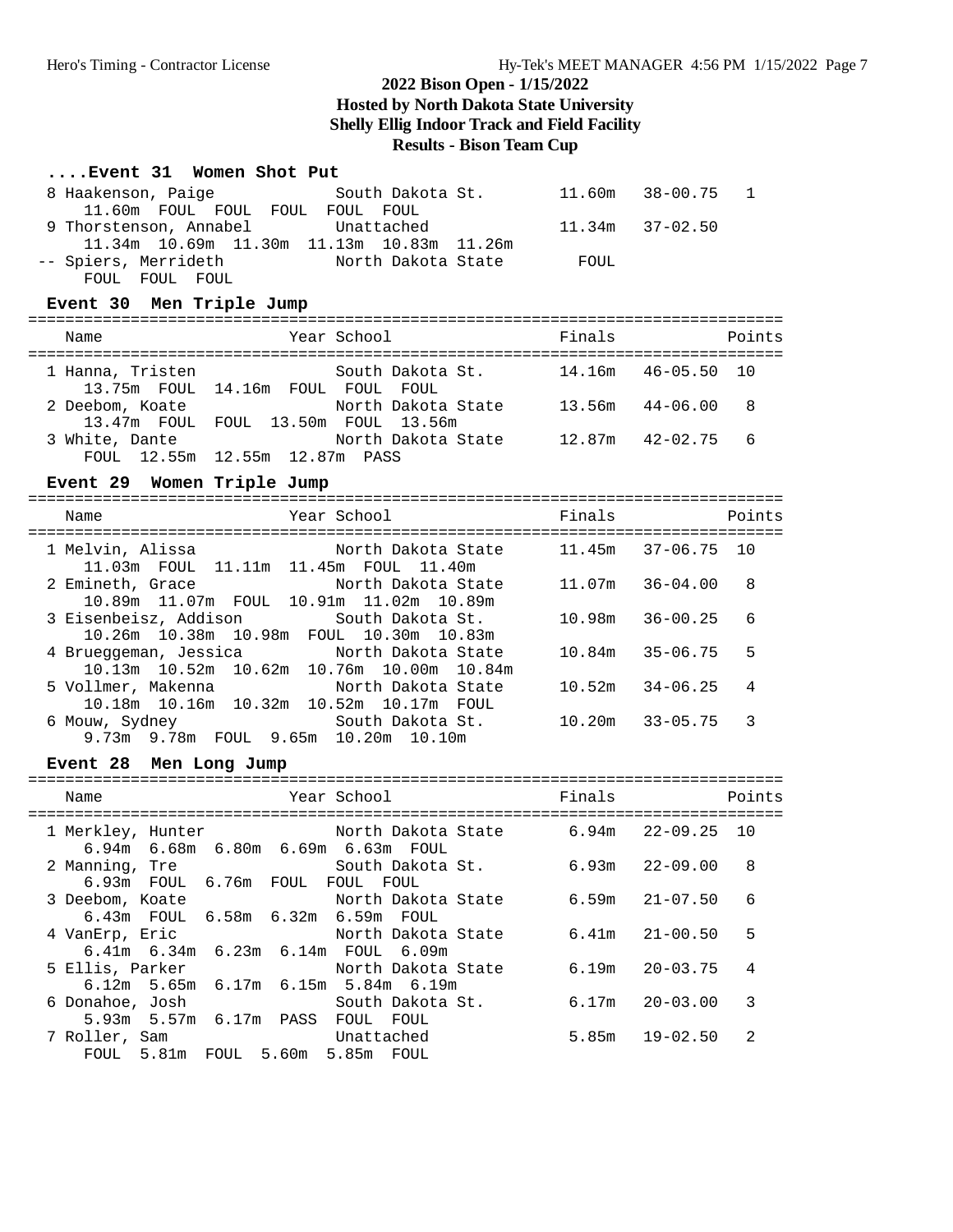| Event 28 Men Long Jump                                                             |                                                                          |             |         |                    |                    |                                                                                                                   |              |              |
|------------------------------------------------------------------------------------|--------------------------------------------------------------------------|-------------|---------|--------------------|--------------------|-------------------------------------------------------------------------------------------------------------------|--------------|--------------|
| 8 Enerson, Bryce                                                                   | 5.52m 5.32m FOUL 5.47m FOUL FOUL                                         |             |         |                    |                    | North Dakota State 5.52m 18-01.50 1                                                                               |              |              |
| Event 27 Women Long Jump                                                           |                                                                          |             |         |                    |                    |                                                                                                                   |              |              |
| Name                                                                               |                                                                          | Year School |         |                    |                    | Finals                                                                                                            |              | Points       |
| 1 Emineth, Grace                                                                   | FOUL 5.61m FOUL FOUL 5.64m FOUL                                          |             |         |                    |                    | North Dakota State 5.64m                                                                                          | 18-06.00 10  |              |
| 2 Donat, Ellen                                                                     | 5.41m 5.23m 5.20m FOUL 5.03m 5.11m                                       |             |         |                    |                    | North Dakota State 5.41m                                                                                          | 17-09.00     | 8            |
| 3 Pratt, Angel                                                                     | FOUL 5.23m FOUL FOUL 4.87m 5.31m                                         |             |         |                    | North Dakota State | 5.31m                                                                                                             | $17 - 05.25$ | 6            |
| 4 Melvin, Alissa               North Dakota State                                  | 5.27m 5.04m 5.30m PASS PASS PASS                                         |             |         |                    |                    | 5.30m                                                                                                             | $17 - 04.75$ | 5            |
| 5 Brueggeman, Jessica           North Dakota State                                 | 4.88m 5.18m FOUL 5.02m FOUL 5.07m                                        |             |         |                    |                    | 5.18m                                                                                                             | $17 - 00.00$ | 4            |
| 6 Vollmer, Makenna                                                                 | FOUL 4.98m FOUL FOUL 5.12m FOUL                                          |             |         |                    | North Dakota State | 5.12m                                                                                                             | $16 - 09.75$ | 3            |
| 7 Gillingham, Lizzy                                                                | FOUL 4.97m 4.87m 4.79m 4.84m FOUL                                        |             |         |                    | South Dakota St.   | 4.97m                                                                                                             | $16 - 03.75$ | 2            |
| 8 Johannsen, Jacee                                                                 | 4.66m FOUL 4.87m 4.66m FOUL 4.73m                                        |             |         |                    | North Dakota State | 4.87m                                                                                                             | $15 - 11.75$ | $\mathbf{1}$ |
| 9 Darnell, Katelyn South Dakota St.                                                | 4.86m  4.47m  4.48m  4.35m  4.56m  4.68m                                 |             |         |                    |                    | 4.86m                                                                                                             | $15 - 11.50$ |              |
| 10 Andersen, Cora (1997) North Dakota State                                        | FOUL 4.47m 4.49m PASS PASS PASS                                          |             |         |                    |                    | 4.49m                                                                                                             | $14 - 08.75$ |              |
| -- Campbell, Shae                 South Dakota St.           FOUL                  | FOUL FOUL FOUL PASS PASS PASS                                            |             |         |                    |                    |                                                                                                                   |              |              |
| Event 26 Men Pole Vault                                                            |                                                                          |             |         |                    |                    |                                                                                                                   |              |              |
| Name                                                                               |                                                                          |             |         |                    |                    |                                                                                                                   |              | Points       |
| 1 Francom, Trent 6. South Dakota St. 5.32m 17-05.50 10                             |                                                                          |             |         |                    |                    | 3.92 4.07 4.22 4.37 4.52 4.67 4.82 4.92 5.02 5.12 5.22 5.32 5.50<br>--- --- --- --- --- --- --- --- --- 0 0 0 XXX |              |              |
| 2 Katz, Matthew                                                                    | 3.92 4.07 4.22 4.37 4.52 4.67 4.82 4.92<br>--- --- --- --- XO XXO XO XXX |             |         |                    |                    | South Dakota St. 4.82m 15-09.75 8                                                                                 |              |              |
| 3 Christensen, Jens                North Dakota State         4.67m   15-03.75   6 | 3.92 4.07 4.22 4.37 4.52 4.67 4.82<br>$--- ---- ---- - $                 |             |         |                    |                    |                                                                                                                   |              |              |
| -- Shafer, Noah<br>$\frac{1}{2}$                                                   | 3.92 4.07 4.22 4.37 4.52<br><b>Albany Albany</b>                         | XXX         | XXO XXX | North Dakota State |                    | ΝH                                                                                                                |              |              |
| -- Van Dusseldorp, Jacob                                                           | 3.92 4.07 4.22 4.37 4.52<br>--- --- --- --- XXX                          |             |         | North Dakota State |                    | NH                                                                                                                |              |              |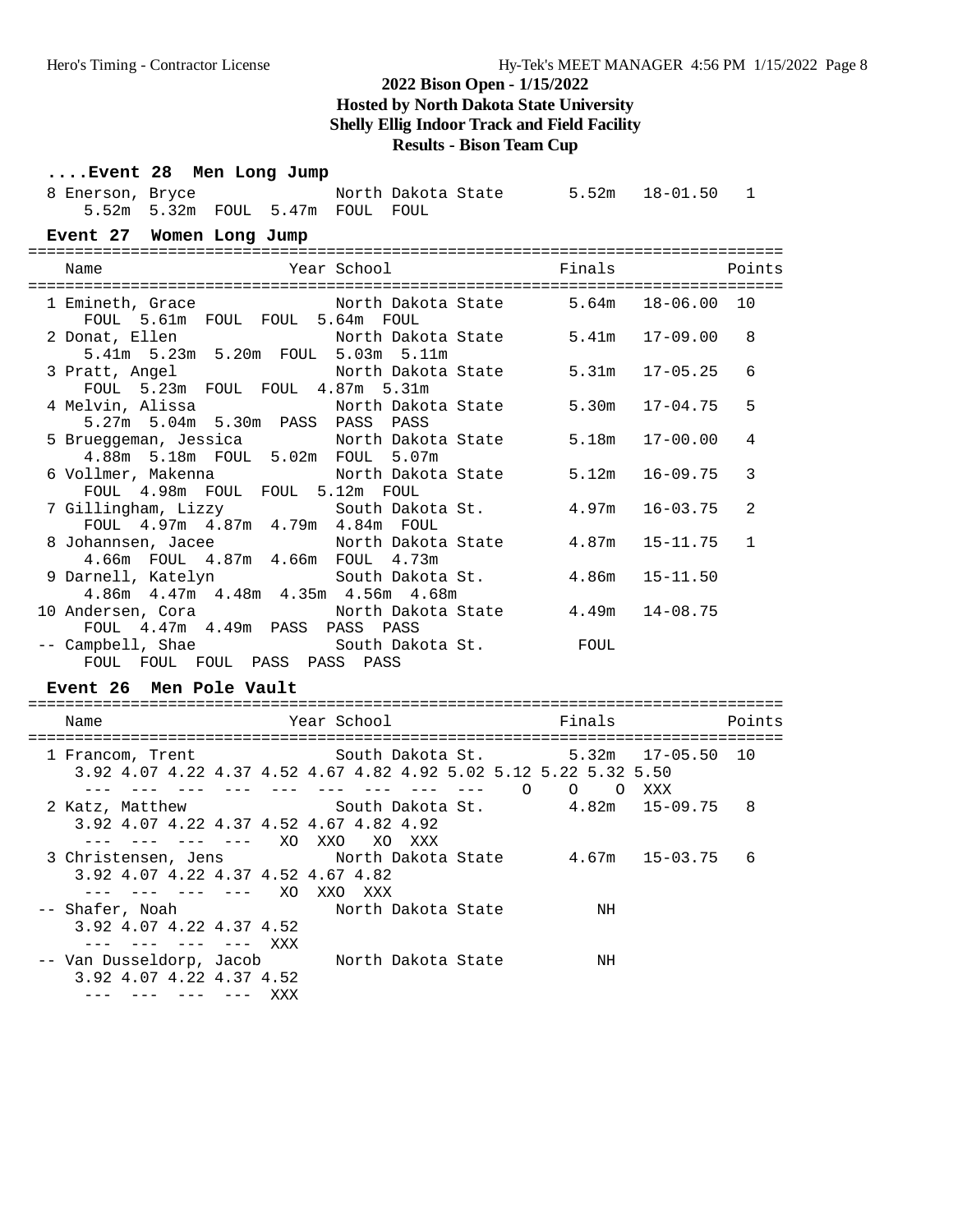### **Event 25 Women Pole Vault**

| Name                                                                                          | Year School                                                                                                                                                  | Finals               | Points           |
|-----------------------------------------------------------------------------------------------|--------------------------------------------------------------------------------------------------------------------------------------------------------------|----------------------|------------------|
| 1 van Nes, Wendy<br>3.05 3.20 3.35 3.50 3.65 3.80<br><b>Contract Contract Contract</b><br>XO. | South Dakota St.<br>O XO XXX                                                                                                                                 | 3.65m 11-11.75 10    |                  |
| 3.05 3.20 3.35 3.50 3.65<br>--- --- O XO XXX                                                  | 2 Berglund, Katie Morth Dakota State 3.50m 11-05.75 8                                                                                                        |                      |                  |
| Event 24 Men High Jump                                                                        |                                                                                                                                                              |                      |                  |
| Name                                                                                          | Year School                                                                                                                                                  | Finals               | Points           |
| 1 Brown, Braden                                                                               | North Dakota State 2.04m 6-08.25 10<br>1.79 1.84 1.89 1.94 1.99 2.04 2.09<br>--- 0 0 0 XO XO XXX                                                             |                      |                  |
| $--- - - - - 0$                                                                               | 2 Darwin, Joshua                 North Dakota State         2.04m     6-08.25<br>1.79 1.84 1.89 1.94 1.99 2.04 2.09<br>O O XXO XXX                           |                      | -8               |
| Event 23 Women High Jump                                                                      |                                                                                                                                                              |                      |                  |
| Name<br>=====================================                                                 | Year School                                                                                                                                                  | Finals               | Points           |
|                                                                                               | 1 Moss, Daejha                 North Dakota State<br>1.33 1.38 1.43 1.48 1.53 1.58 1.63 1.68 1.73<br>$\Omega$<br>$\sim$ $   \sim$ $ \sim$<br>$\Omega$<br>xxx | $1.68m$ $5-06.00$ 10 |                  |
|                                                                                               | 2 Eisenbeisz, Addison South Dakota St.<br>1.33 1.38 1.43 1.48 1.53 1.58 1.63 1.68 1.73<br>$-- ---$ 0<br>O XXO<br>XXX                                         | $1.68m$ $5-06.00$    | 8                |
|                                                                                               | 3 Kizer, Madison South Dakota St.<br>1.33 1.38 1.43 1.48 1.53 1.58 1.63 1.68                                                                                 | 1.63m                | $5 - 04.25$<br>6 |

| 4 Tschida, Katelyn             North Dakota State       1.53m     5-00.25     5<br>1.33 1.38 1.43 1.48 1.53 1.58                |         |                  |                                          |                     |  |
|---------------------------------------------------------------------------------------------------------------------------------|---------|------------------|------------------------------------------|---------------------|--|
| XO XO OXXX<br>$\overline{O}$<br>5 Bergantine, Jenna Morth Dakota State 1.53m 5-00.25 4<br>1.33 1.38 1.43 1.48 1.53 1.58         |         |                  |                                          |                     |  |
| ___ ___ ___ __<br>$\circ$<br>XO<br>6 Benson, Ciara<br>1.33 1.38 1.43 1.48 1.53                                                  | XXX     | South Dakota St. |                                          | $1.48m$ $4-10.25$ 3 |  |
| $---$ 0 0 0 XXX<br>7 Kallenbach, Abby               North Dakota State       1.38m     4-06.25     2<br>1.33 1.38 1.43<br>O XXX |         |                  |                                          |                     |  |
|                                                                                                                                 |         |                  | Women - Team Rankings - 13 Events Scored |                     |  |
| 1) North Dakota State<br>3) North Dakota<br>63                                                                                  | 259 259 |                  | 2) South Dakota St.                      | 139                 |  |
|                                                                                                                                 |         |                  | Men - Team Rankings - 14 Events Scored   |                     |  |

1) North Dakota State 227 2) South Dakota St. 160

--- --- --- --- O O O XXX